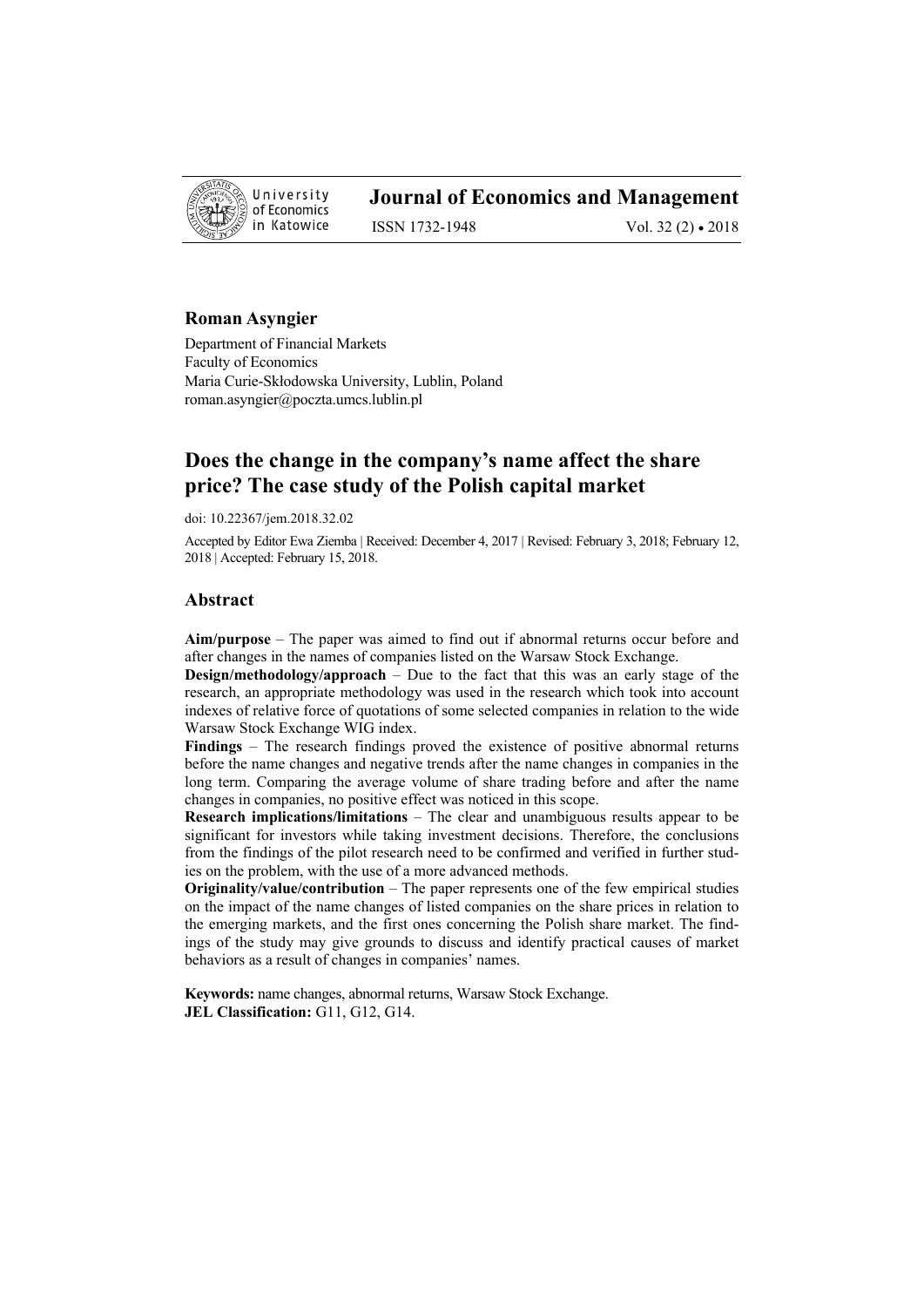#### **1. Introduction**

Every year thousands of companies in the world change their names. On many occasions, a contributing factor to this are mergers and acquisitions, creating a new capital group, marketing activities, etc. (cf. Horsky & Swyngedouw, 1987; Karpoff & Rankine, 1994; Muzellec & Lambkin, 2006; Smith & Park, 1992). However, did these changes, per se, have any effect on shareholder value? Do changes in names bring any price effect and are they essential for the owners of public companies?

The studies on the impact of changes in listed companies' names are not undertaken too often in the subject literature. Most of them deals with developed markets where financial systems are oriented towards the capital market, i.e., in the US (e.g., Bosch & Hirschey, 1989; Cooper, Khorana, Osobov, Patel, & Rau, 2005; Kashmiri & Mahajan, 2015; Mayo, 2013), the UK (e.g., Andrikopoulos, Daynes, & Pagas, 2007; Mase, 2009) and Australia (Josev, Chan, & Faff, 2004). There are noticeably fewer studies on emerging markets (e.g., Agnihotri & Bhattacharya, 2017; Karbhari, Sori, & Mohamad, 2004; Kot, 2011). Such research was done, in particular, in relation to publications on planned changes of the names and less frequently on changes themselves in the company's quoting. This kind of research is a part of analyses of capital market efficiency and achieving abnormal returns by investors due to market developments (Fama, Fisher, Jensen, & Roll, 1969). Its findings, however, do not give clear indications.

The aim of the paper was to provide an answer to the above questions and to identify the existence of abnormal returns before and after the change of the names of companies listed on the Warsaw Stock Exchange (WSE). The research was pilot in nature and its main focus was on the price effect of the change in the company's name, setting aside the motives which would make companies carry out such an operation. Due to the fact that this was an early stage of the research, an appropriate research methodology was used which took into account indexes of relative force of quotations of some selected companies in relation to the wide Warsaw Stock Exchange WIG index. To the author's knowledge, this is the first research on the problem of changes in the company names as well as their impact on share prices on the Polish capital market. This publication is meant to fill in the gap in the subject literature and to point at further research directions for the discussed issue.

The article structure is created in accordance with the following order: literature review, research sample and research methodology, research findings with discussion and conclusions. The results of research conducted globally are presented in relation to developed Anglo-Saxon markets and emerging markets. In the methodological section, the stages of selection leading to the formation of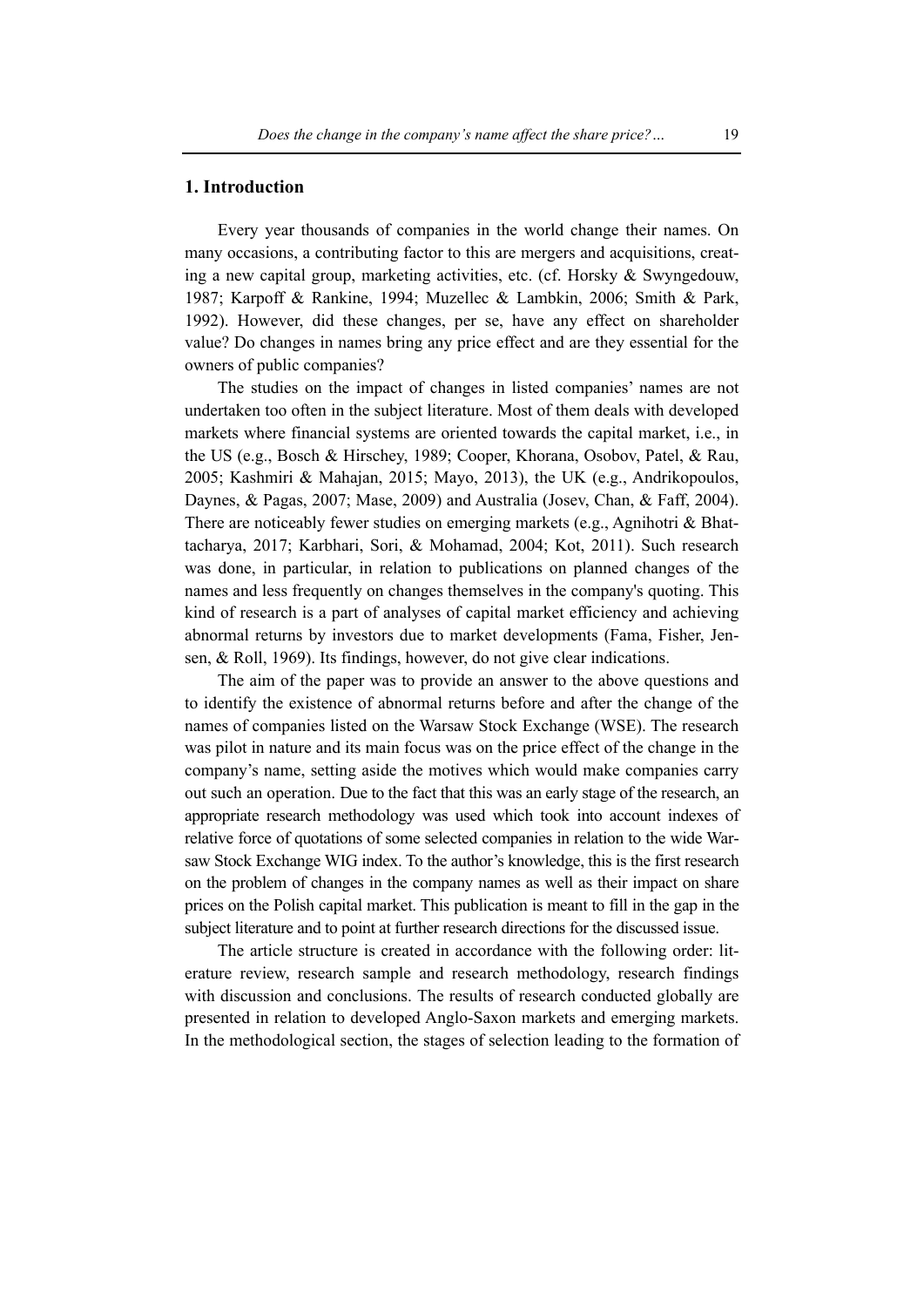the final research sample were characterized and justified. It was followed by the description of methodology. The fourth part includes the results of research and further discussion. In the last part, apart from the conclusions, the limitations resulting from the applied research methodology and the directions of further research on the problem were discussed.

#### **2. Literature review**

One of the first studies on the problem was the publication by Bosch & Hirschey (1989). The authors recorded positive abnormal rates of return one week before publishing information in Wall Street Journal. Yet, for the subsequent three weeks, they showed almost the same high and negative returns. Consequently, they stated that for shareholders the value of information on the name change is not big and the effect of assessment is transient. These observations were not completely supported by the research conducted later. Mayo (2013), on the base of stock price movements listed on the NYSE, showed a slight positive effect of the name change on the quotations in a thirty-day perspective. Green & Jame (2013), while investigating several thousands of changes in the names of companies on the US markets, proved that in general name changes increase the average liquidity of shares. The change of the name into more fluent and easier to pronounce results in the extension of shareholding and the company's value. As for liquidity, similar results, were confirmed by Wu (2010) who analyzed changes of 1959 tickers of listed companies. Kashmiri & Mahajan (2015), having analyzed the American market, stated that factors connected with marketing are crucial in creating the company's value in terms of the change in its name. Those companies which make substantial marketing investments in re-naming are better perceived by investors.

Some interesting results were shown by the research conducted on NASDAQ before and after 2000, i.e., the burst of speculative bubble on this market. The research done before the crunch (Cooper, Dimitrov, & Rau, 2001) indicated a strong positive effect of dot.com. Associating the name with the Internet was sufficient to guarantee companies and their owners considerable and steady increase in the company's value. The analyses done after the fall in prices (Cooper et al., 2005) showed that the changes of IT companies have a positive impact on the share price, but it refers only to companies which removed from their names the words. Particularly high abnormal returns were concentrated within 60 days around the date of announcement.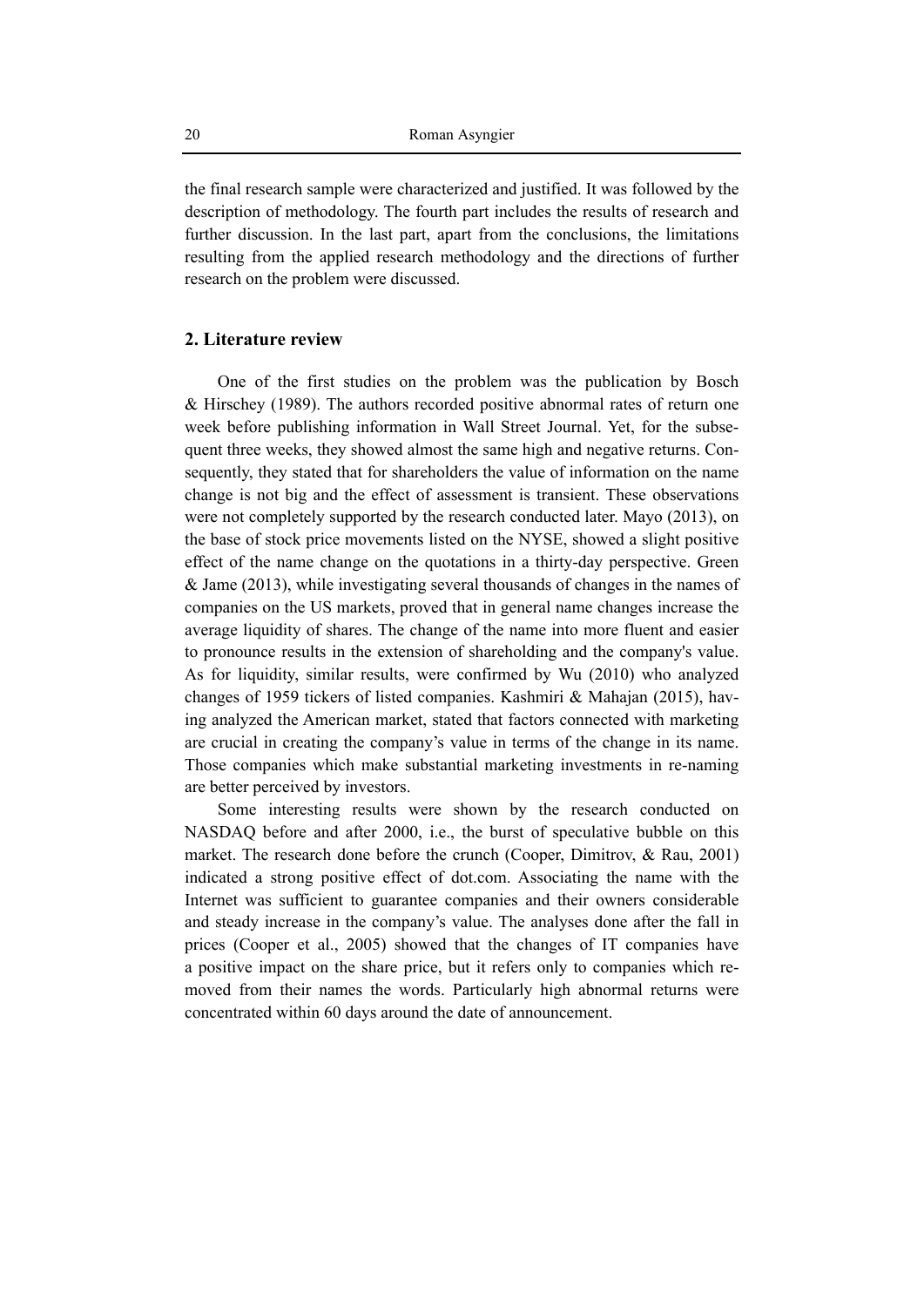The studies of the problem with reference to other markets deviated slightly from the studies carried out on the American market and in many cases they even contradicted each other, Andrikopoulos et al. (2007) investigated more than 800 cases of companies with their registered offices in the UK after the substantial change in the name within the next 36 months. The authors claim that renaming the company is a negative signal in itself for the market and that a downward trend occurs regardless the company's financial performance before the change. In three-year time frames markets respond slowly to the information on the change of the name. Mase (2009) also on the basis of his research on the British market, claimed that the information on the name change should be essential for investors, as it results in abnormal returns after the announcement. He stated that there is reliance between shortening or extending the name and the direction of the price change. Removing an element from the name is viewed as negative, contrary to adding an element to the name which brings about positive price effects. In this context, removing or inserting the word group turned out to be essential. According to Mase (2009), such a decision may be crucial for share prices in the short and long term. Josev et al. (2004), in the study limited to Australian companies recorded substantially negative results within 21 days following the name change. Unfavorable trends were limited, however, to enterprises introducing name changes classified as substantial. Karbhari et al. (2004) claimed that in the case of listed companies in Malesia, the changes, not accompanied by formal reconstructions which would be subject to formal regulations, have no big impact on the share price. Kot (2011), basing on the observations of the Hong Kong market, proved that investors respond positively to the change of the name as a result of mergers or acquisition, restructuring or the shift of the company's business. Changes which aim at improving the company's reputation do not cause price reactions. The findings suggest that as a rule the effect of the name change is short-term. The positive effect of the change of names was also noted by Agnihotri & Bhattacharya (2017), based on a sample of 415 companies from India over a period of 10 years – 2005-2014. The study shows greater abnormal returns, when firms do not indicate geographical specificity in the name and have a specific rather than generic name. The fluent name and associated with the owner's family name turned out to be also significant for the stock prices.

Despite thorough research the author was not able to find any scientific studies on the problem at issue which would be carried out on the Polish capital market. The online publications which discuss various case studies online publication (e.g., Filipek, 2011; Kwestarz, 2015), would be difficult to recognize as reliable.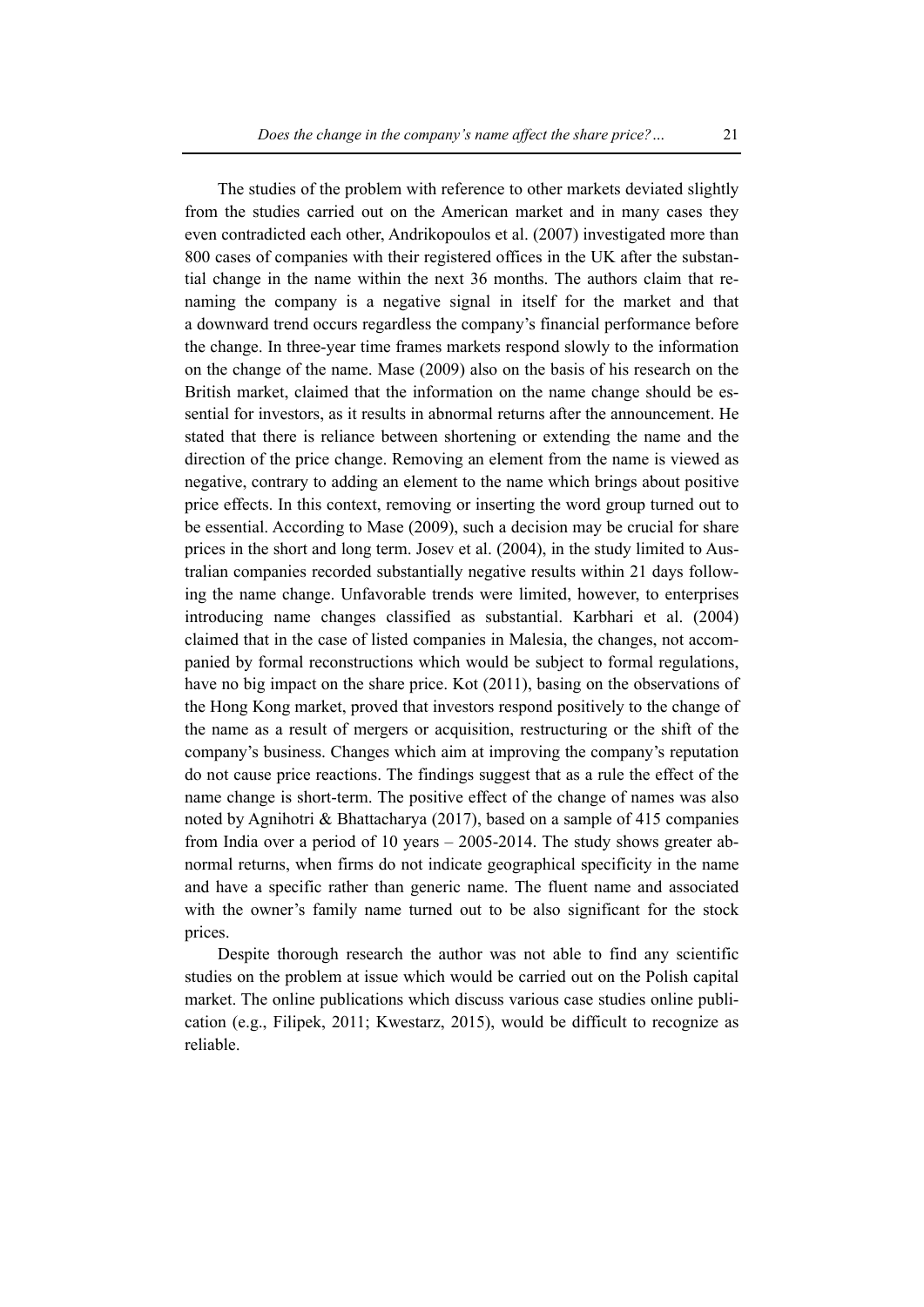#### **3. Research methodology and sample**

The research on the relations between name changes of listed companies and their return rates covered the period of nearly ten years of the WSE operations, i.e., from January 2006 till October 2015. At the first stage of the analysis, 116 event were distinguished which changed the names of the companies listed on the WSE. Then, to achieve possibly the most representative research sample, it was subject to five steps of selection. The first two were related to the significance of the change. The remaining three took into account the time-frame criteria of the change which, due to the adopted research methodology, were likely to impair the achieved results. At the initial stage of the selection, the cases of changes of names were limited to those which changed the company's ticker. In this way it was possible to obtain a sample group of 97 cases. It was assumed that at the second stage that a slight change of the name involving a change of the ticker but preserving the company's name shown in the listing table, will not be taken into account, either. The identification of three such cases allow to reduce the analysis to 94 cases. At the third stage it was assumed that the analysis will not cover cases in companies which were renamed before the third calendar year. Eliminating both cases, the former and the later, i.e.,  $15<sup>1</sup>$ , there were 79 left. At the next stage of the selection of the research group, 5 companies were eliminated from further analyses as they were removed from the public trading before the elapse of two years after the event. Out of the remaining 74 companies, 4 other were eliminated as they changed their name within one year after their stock exchange debut. This eventually formed a research sample of 70 cases qualified for the analysis of changes in the listed companies' names.

The research uses the relative force of daily price changes of companies accepted for the analysis in relation to the WIG index in order to eliminate the impact of general economic trend on the market share prices. The research methodology was based on the priced index created by the author, which covers exclusively share prices making up the research sample. The index was calculated as arithmetic mean of the sum of indexes of relative force of particular instruments, i.e., the ratios of share valuations from a given period P to the WIG value on that day.<sup>2</sup> It is illustrated by the following formula:

 $\overline{\phantom{a}}$ 

<sup>1</sup> One of the cases had already been excluded from the analysis in one of the previous selection stages.

Research methodology modeled on the work of Bałtowski & Kwit (2002), systematized and compared to the original.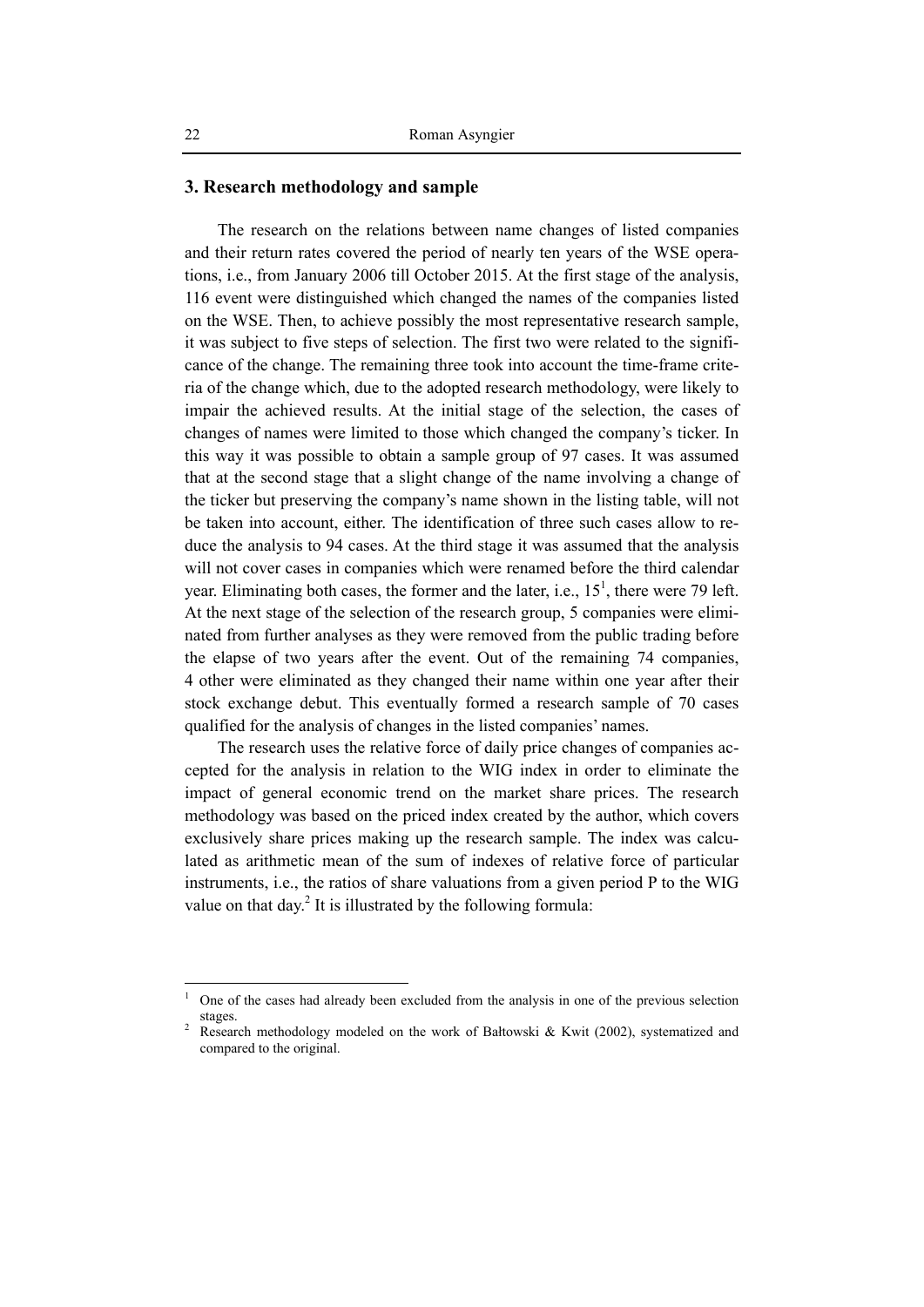$$
IC_{t} = \frac{\sum_{n=1}^{N} \frac{P_{n,t}}{WIG_{t}}}{N},
$$
\n(1.1)

where:

 $IC_t$  – price index of share group on day t,

- $N$  number of changes in companies making up the price index,
- n number of the next name change in companies making up the price index,

 $P_{n,t}$  – price of nth share on day t,

 $WIG_t$  – value of the WIG index on day t,

 $t$  – next trading sessions, where  $t_0$  means the day of the change of the name.

The formula determines that price index of the group is the arithmetic mean of price indexes of particular shares. The shares of each company holds the same share in the index, thus, the changes in quotations of each company – as related to the WIG index – influence the change of the index in the same way.

For the date of the name change of the company  $(t_0)$ , an actual day of the change and the ticker was assumed. The quotations of the selected shares were brought to one point  $(t_0)$ , giving value 100 to each price index of selected shares and, thus, to the price index of the whole research sample. The analyses were carried out within 250 sessions before and 500 sessions after this day, which roughly covers three years – one year before and two years after the name change of a company. The lack of quotations of a given company on the specified day or in the specified period (the lack of transactions or the suspension of quotations) did not exclude this session from the analysis. Corrections of rates arising from splits or cut-off values of shares of a rights issue were also taken into account, as appropriate.

The information on the dates of name changes of the companies listed on the Polish capital market were taken from annual reports published by the WSE (https://www.gpw.pl/biblioteka-gpw-lista?gpwlc\_id=10) and from information given by public companies (http://infostrefa.com/infostrefa/pl/index/). The valuation of shares and the quotation of the WIG index used in the research were taken from EMIS (https://www.emis.com). To verify their accuracy and correctness by values arising from preemption rights and splits, the findings were compared to the data form Stooq.pl (https://stooq.pl).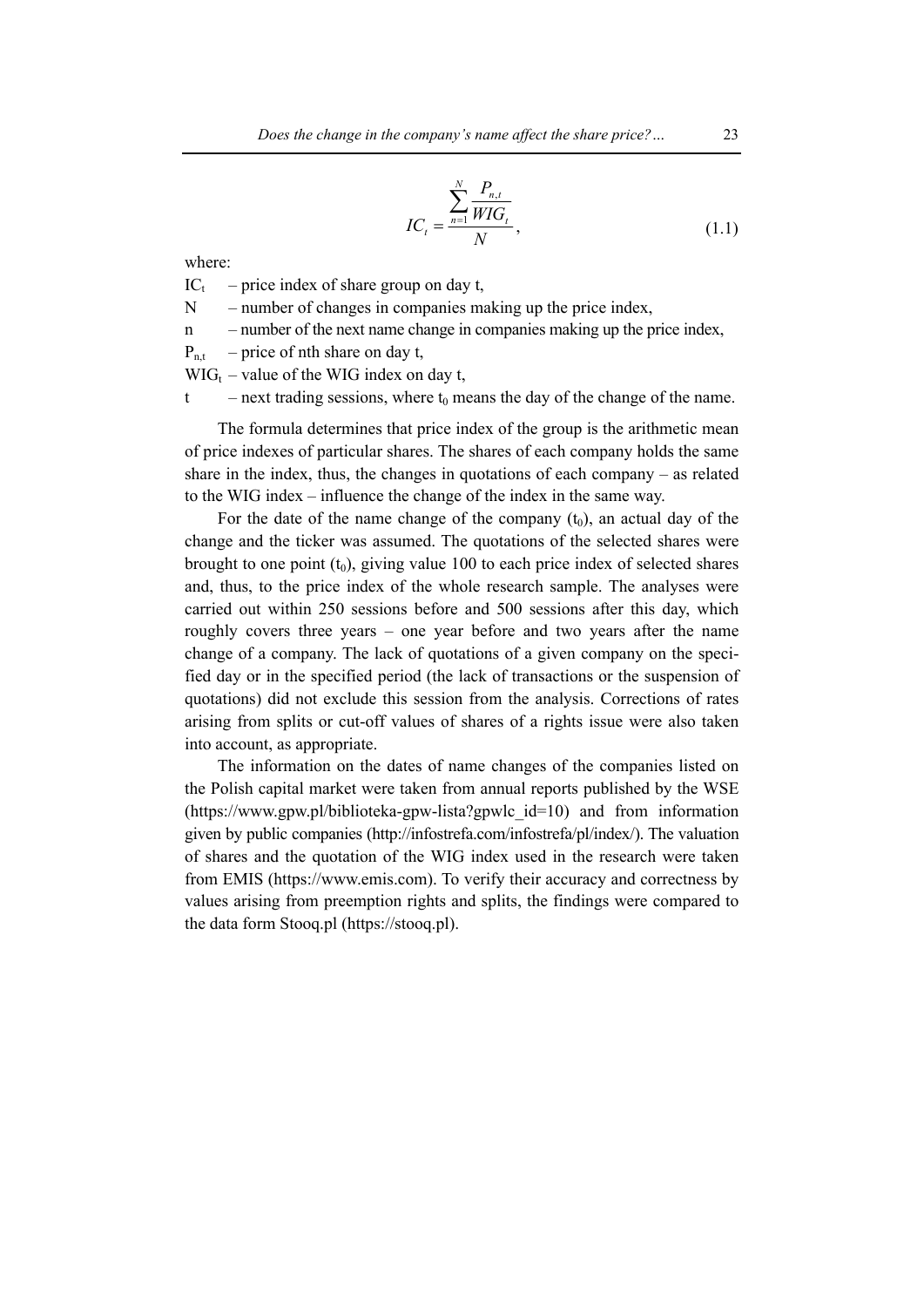#### **4. Research findings and discussion**

The research proved that in the period of one year before the name change, quotations of the analyzed companies showed a clear upward trend (Figure 1). The average increase of the price index of relative force for the whole research sample was nearly 30%. It is worth noting that the companies achieved the highest average level of quotations 38 sessions (approx. 2 months) before the name change. On this trading day, a very strong phase of quotations strengthening with the highest momentum in the whole period was ending. It lasted 15 sessions and, on average, it increased share price of each analyzed company. The correction which lasted another 18 days lowered quotations on average by 8% to the benchmark. During the last 20 sessions before the name change, they showed a stable upward trend again.



**Figure 1.** Average share price before the name change

After the name change one may observe a rapid trend shift of quotations in the analyzed research sample (Figure 2). The decrease of relative force lasted since the first day post change and it was 33.2% in the whole research period. Already in the first 46 session days after the event, the average fall was over 9%. After the upward correction which lasted around 3 months post change (ending exactly after 42 days since the day of the first declining trend), a very stable downward trend began lasting almost a year and relatively weakening quotations of each analyzed company by nearly 25%. Over time the impetus in this unfavorable trend was getting weaker. The peak of relative force between 344 and 372 session days post change resulted from the abnormal price changes of two companies, which in this period distorts the trend, not changing, however, the general trend during the period of further analysis.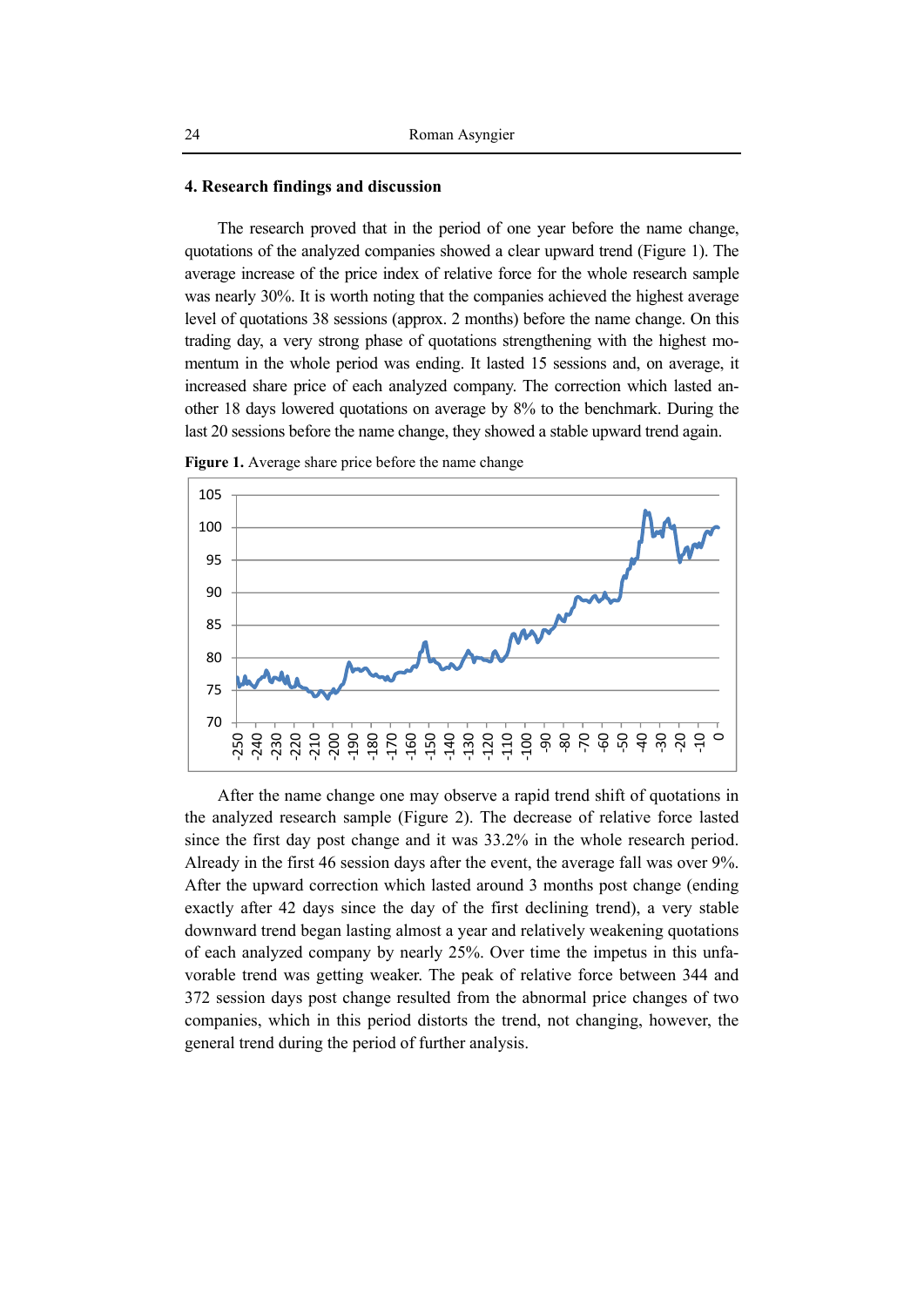

**Figure 2.** Average share price after the name change

A detailed analysis of the performance of the companies' stock allowed to identify a high instability of the quotations of some shares. This was particularly true of those companies which carried out reverse splits of shares. To verify the obtained results, recalculation was done excluding 13 companies which made reverse stock splits, splits (RSS) or new issue of shares as the execution of preemptive rights (PR) during the analyzed period. The results (Figure 3) do not change essentially the trends observed in the original study. Increases preceding the name changes as well as decreases following these cases are only slightly lower. The only distinct difference in shaping indexes of relative force is primarily found in excluding from the results strong increases in relative prices around one and a half year after the name change.

The last element of the analysis was to determine the impact of the name change on the liquidity of shares. Comparing the average volume of share trading before and after the name changes in companies, no positive effect was noticed in this scope. In as many as 41 cases after changes in the companies' names, the average volume of trading was lower than in the pre change period. The median of average volumes after the name change was lower by 12%.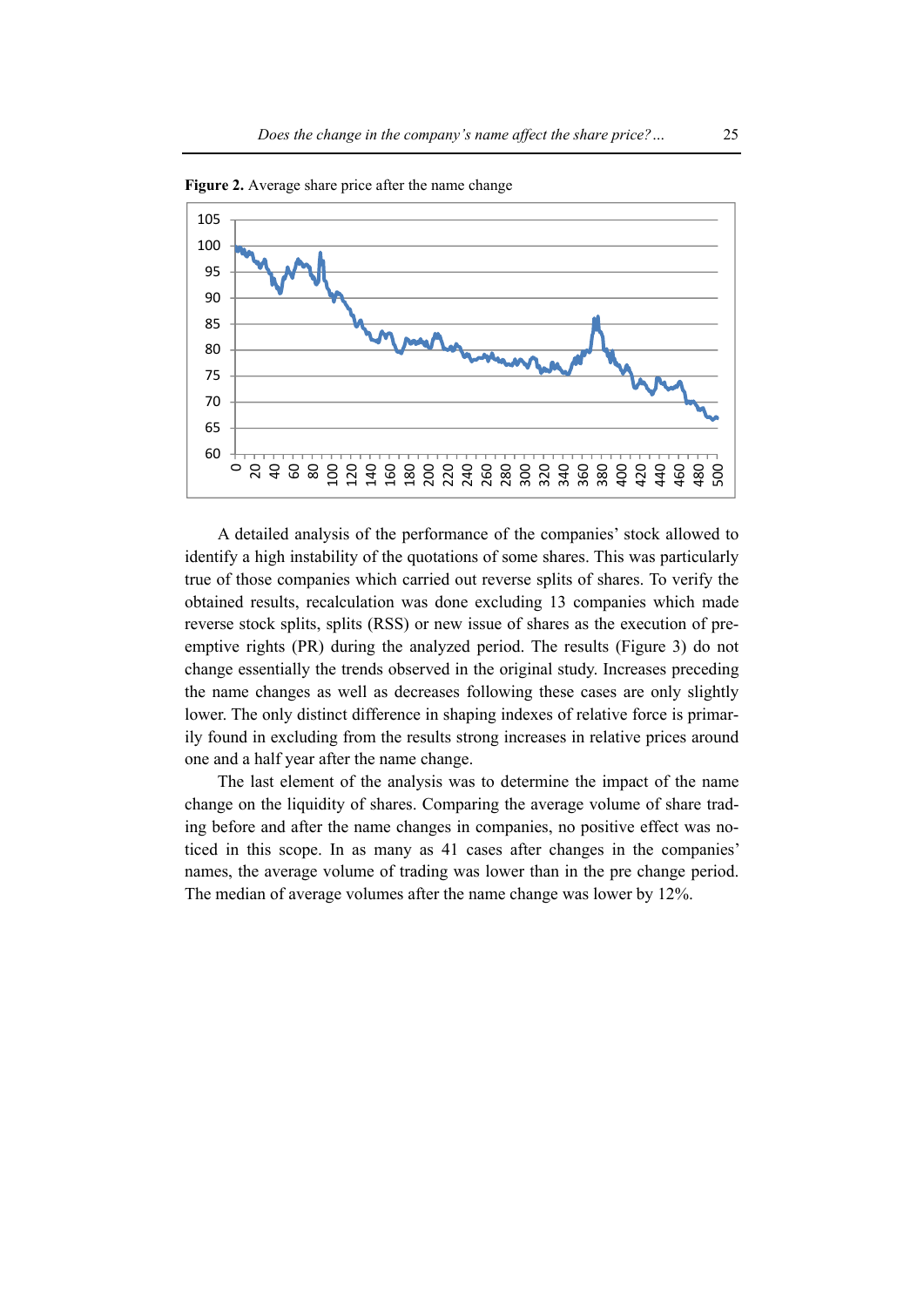

**Figure 3.** Relative force of shares in limited research sample pre and post change against the whole sample

Unambiguous and clear research results may give grounds to discuss and identify probable causes of market behaviors. Setting aside the motives for the change of the company's name, a positive effect preceding this operation may be explained by the opportunity investors can see for the company's future. So called 'new reshuffle' may direct the company's activities into the right track or it may intensify the company's development. Anticipation of positive effects influences the decisions to buy shares. Intuition suggests that price and volume effects may be particularly strong on the shares in companies which are in financial difficulty. Negative trends in shaping relative force of share prices after the name change in the company may be treated as reaffirming a general investment principle recommending 'sale of facts'. A planned change, which before the event had brought a positive effect did really take place. A lack of new factors or immediate effects of the change in the company's name results in a relative price fall to the benchmark. An unfavorable trend discourages investors from investing which is reflected in lower interest in shares and lower trade volume. Here again, experience and observations of the market suggests that for the most part these effects will influence significantly companies with a weak financial situation.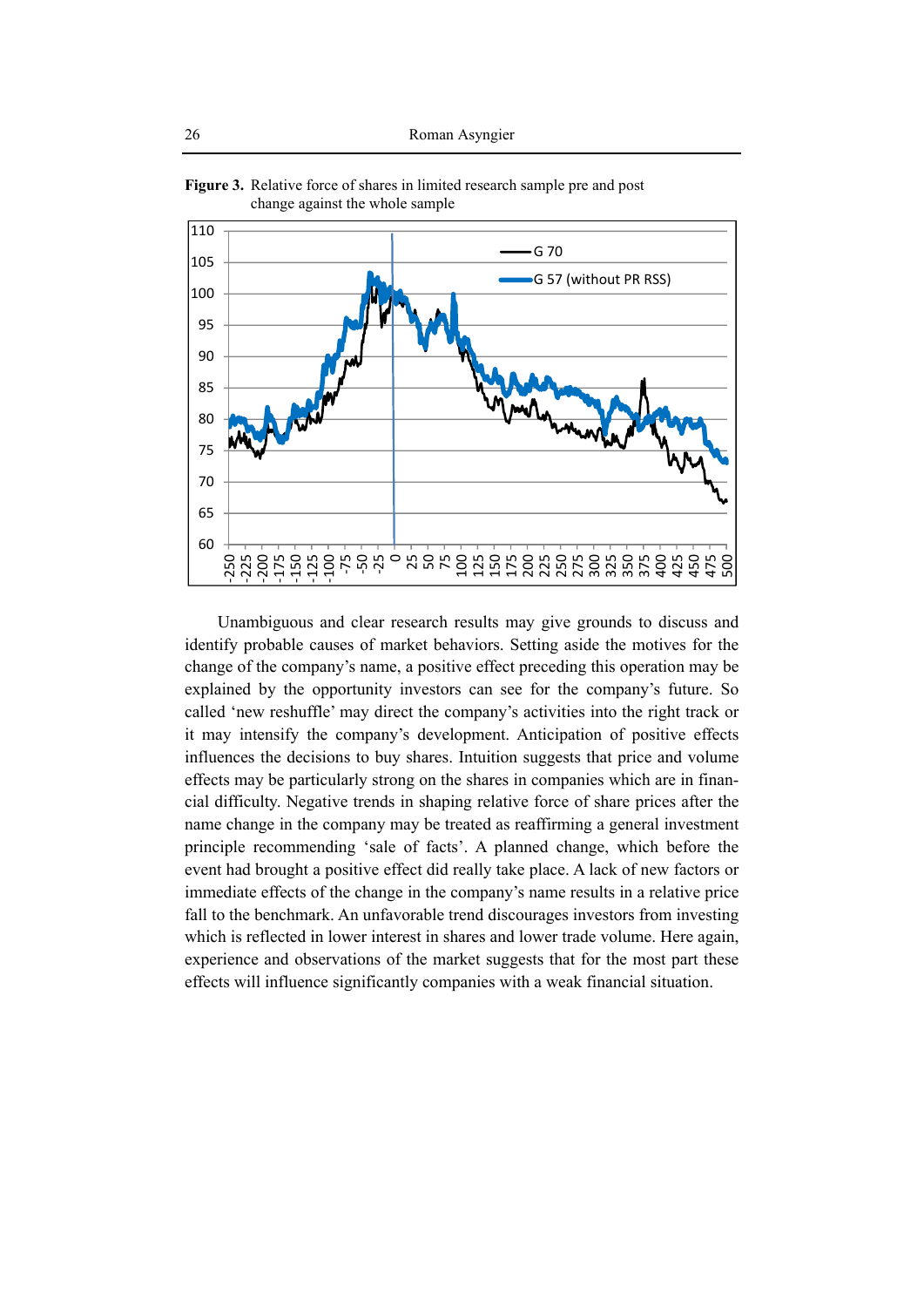#### **5. Conclusions**

The analyses indicate that there are positive abnormal returns on shares before the change of the company's name and that there are clearly negative ones after such an operation in the long term. The results are clear and unambiguous enough to help investors take proper investment decisions. For researchers they may give the rationale to get more interested in the problem of changes in the names of listed companies because they require confirmation and verification in further studies.

The results of the analyses and conclusions correspond with the observations carried out on the market in the UK (Andrikopoulos et al., 2007), where the researchers found negative trends after changing the names of companies in long term, independently of the financial results achieved by the companies. However, they are contradictory to the results of British research, which showed a positive impact of operations on the stock liquidity (Green & Jame, 2012). It is difficult to relate the results obtained to the analyses carried out in short periods, especially when researches took into consideration not the date of the change, but the date of publishing the information on the planned change.

The conclusions from the findings of the pilot research need to be confirmed and verified in further studies on the problem of changes in the names of listed companies. Any prospective studies should be extended and related to the motives determining the process of renaming undertaken by companies, and as possibly their financial results and market capitalization at the time of the change. The disaggregation of cases arising from the change in the company's scope of business, mergers and acquisitions, typical marketing activities as well as its financial standing is likely to discover clear differences in shaping abnormal rates of return. To carry out a more complex analysis, it is essential for such research to be conducted with more advanced research methods (e.g., CAAR, abnormal returns on the basis of one-factor CAPM model) and more advanced statistical tools. The disaggregation of cases and the use of more advanced research tools will eliminate the limitations of the methodology, which was applied. Those are to be used by the author in his next publications.

### **References**

Agnihotri, A., & Bhattacharya, S. (2017). Corporate name change and the market valuation of firms: Evidence from an emerging market. *International Journal of the Economics of Business, 24*(1), 73-90. doi: 10.1080/13571516.2016.1253186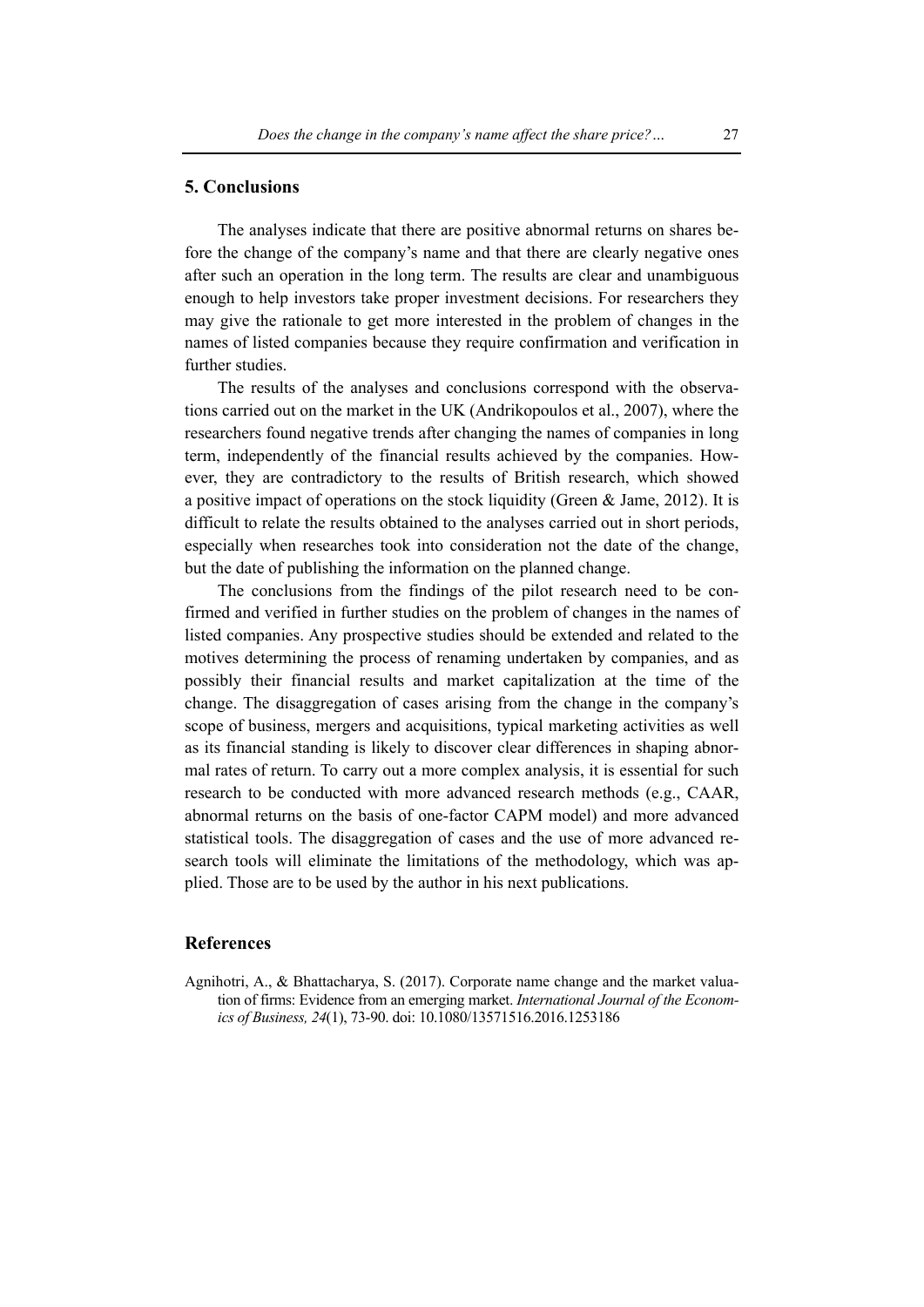- Andrikopoulos, P., Daynes, A., & Paraskevas, P. (2007). *The long-term market performance of UK companies following corporate name changes*. Retrieved from http:// papers.ssrn.com/sol3/papers.cfm?abstract\_id=1002188.
- Bałtowski, M., & Kwit, J. (2002). Wycena przez rynek kapitałowy przedsiębiorstw sprywatyzowanych [Evaluation of privatized enterprises by the capital market]. In M. Bałtowski (Ed.), *Przedsiębiorstwa sprywatyzowane w gospodarce polskiej*  [Privatized enterprises in the Polish economy] (pp. 167-169). Warszawa: WN PWN.
- Bosch, J. C., & Hirschey, M. (1989). The valuation effects of corporate name changes. *Financial Management, 18*(4), 64-73. doi: 10.2307/3665798
- Cooper, M. J., Dimitrov, O., & Rau, P. R. (2001). A Rose.com by any other name. *The Journal of Finance, 56*(6), 2371-2388. doi: 10.1111/0022-1082.00408
- Cooper, M. J., Khorana, A., Osobov, I., Patel, A., & Rau P. R. (2005). Managerial actions in response to a market downturn: Valuation effects of name changes in the dot.com decline. *Journal of Corporate Finance*, *11*, 319-335. doi: 10.1016/j.jcorpfin. 2004.02.005
- Fama, E. F., Fisher, L., Jensen, M. C., & Roll, R. (1969). The adjustment of stock prices to new information. *International Review, 10,* 1-21. doi: 10.2139/ssrn.321524
- Filipek, J. (2011). *Strategiczne powody zmian nazw spółek giełdowych* [Strategic reasons for changing of the listed companies]. Retrieved from https://www.bankier.pl/ wiadomosc/Strategiczne-powody-zmian-nazw-spolek-gieldowych-2431393.html
- Green, T. C., & Jame, R. (2013). Company name fluency, investor recognition, and firm value. *Journal of Financial Economics, 109*, 813-834. doi: 10.1016/j.jfineco. 2013.04.007
- Horsky, D., & Swyngedouw, P. (1987). Does it pay to change your company's name? A stock market perspective. *Marketing Science, 6*(4), 320-335. doi: 10.1287/mksc. 6.4.320
- Josev, T., Chan, H., & Faff, R. (2004). What's in a name? Evidence on corporate name changes from the Australian capital market. *Pacific Accounting Review, 16*(1), 57-75. doi: 10.1108/01140580410818469
- Karbhari, Y., Sori, Z. M., & Mohamad, S. (2004). Shareholder wealth effects and corporate name change: Evidence from Malaysia. *Corporate Ownership and Control, 2*(1), 38-49. doi: 10.2139/ssrn.596184
- Karpoff, J. M., & Rankine, G. (1994). In search of a signaling effect: The wealth effects of corporate name changes. *Journal of Banking & Finance, 18*(6), 1027-1045. doi: 10.1016/0378-4266(94)00058-1
- Kashmiri, S., & Mahajan, V. (2015). The name's the game: Does marketing impact the value of corporate name changes? *Journal of Business Research, 68*, 281-290. doi: 10.1016/j.jbusres.2014.07.007
- Kot, H. W. (2011). Corporate name changes: Price reactions and long-run performance. *Pacific-Basin Finance Journal, 19*(2), 230-244. doi: 10.1016/j.pacfin.2010.10.003
- Kwestarz, P. (2015). *O farbowanych lisach na giełdzie dlaczego należy na nie uważać* [Cunning foxes on the stock market – why to watch them]. Retrieved from https:// strefainwestorow.pl/artykuly/20151023/o-farbowanych-lisach-na-gieldzie-dlaczego -nalezy-na-nie-uwazac